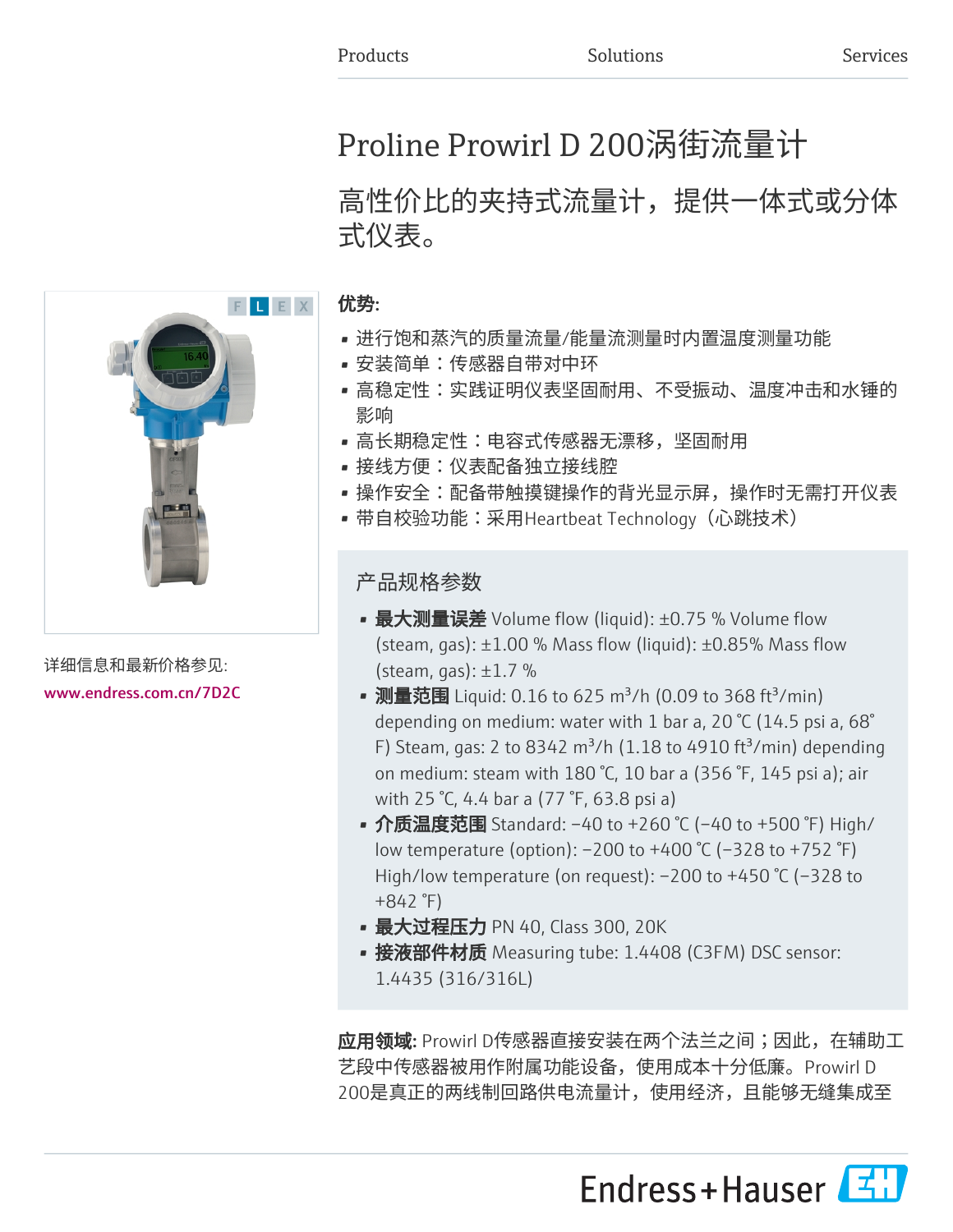现有系统中。在危险区中具有最高操作安全性。Heartbeat Technology (心跳技术)始终确保过程安全。

# 特征和规格

#### 蒸汽 しゅうしゃ かいしゃ 測量原理

涡街

# 产品标题

Cost-effective wafer flowmeter, available as compact or remote version. Integrated temperature measurement for mass/energy flow of saturated steam.

For all basic applications and for 1-to-1 replacement of orifice plates.

## 传感器特点

Easy alignment of the sensor – included centering rings. High availability – proven robustness, resistance to vibrations, temperature shocks & water hammer. Long-term stability - robust drift-free capacitive sensor. Face-to-face length of 65 mm (2.56 in). No flanges. Low weight.

#### 变送器特点

Convenient device wiring – separate connection compartment. Safe operation – no need to open the device due to display with touch control, background lighting. Integrated verification – Heartbeat Technology. Display module with data transfer function. Robust dual-compartment housing. Plant safety: worldwide approvals (SIL, Haz. area).

#### 公称口径范围

DN 15 to 150 (½ to 6")

#### 接液部件材质

Measuring tube: 1.4408 (C3FM) DSC sensor: 1.4435 (316/316L)

#### 测量变量

Volume flow, mass flow, corrected volume flow, energy flow, heat flow difference, temperature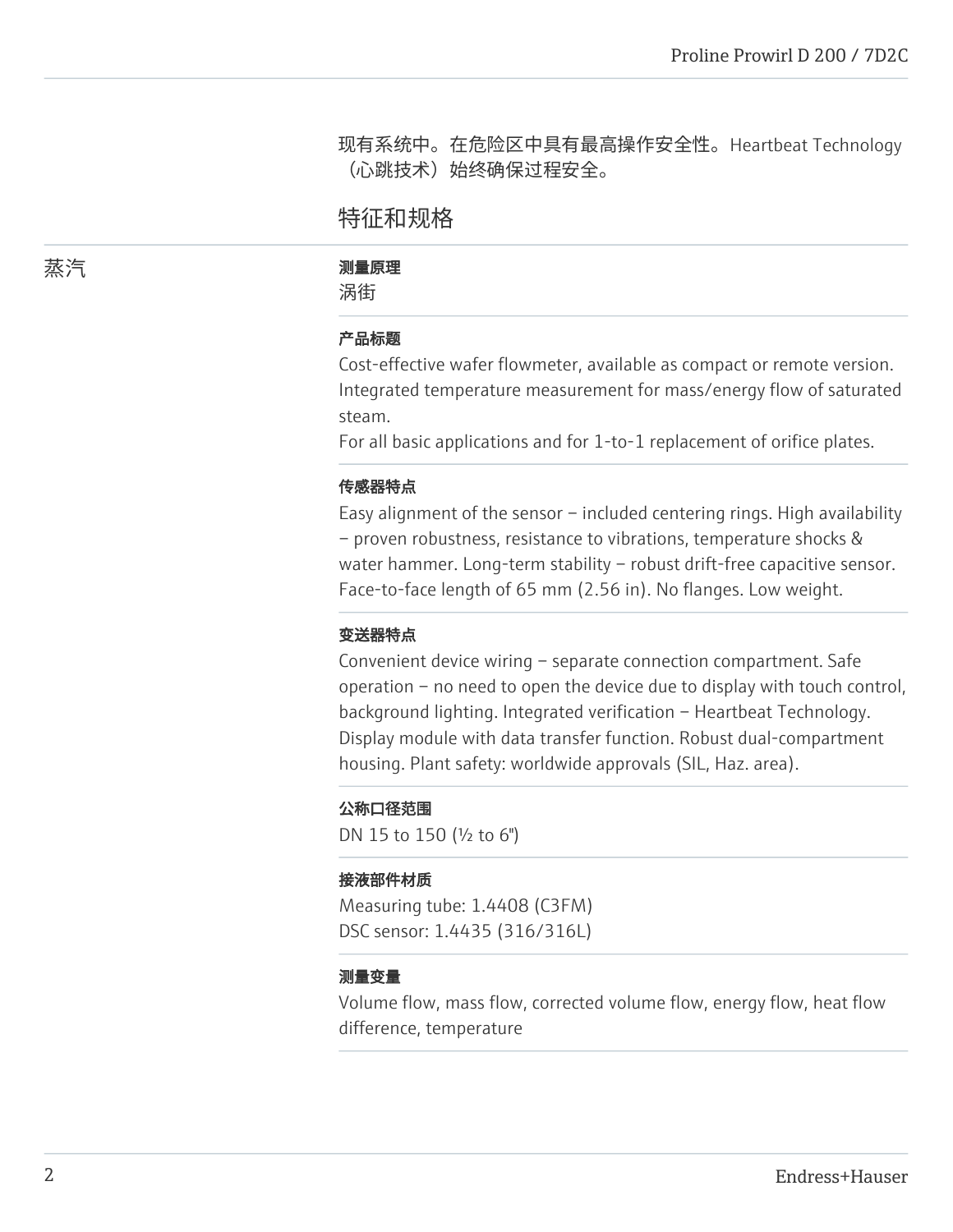# 最大测量误差

Volume flow (liquid): ±0.75 % Volume flow (steam, gas): ±1.00 % Mass flow (liquid): ±0.85% Mass flow (steam, gas):  $\pm 1.7$  %

#### 测量范围

Liquid: 0.16 to 625 m<sup>3</sup>/h (0.09 to 368 ft<sup>3</sup>/min) depending on medium: water with 1 bar a, 20 °C (14.5 psi a, 68° F) Steam, gas: 2 to 8342 m<sup>3</sup>/h (1.18 to 4910 ft<sup>3</sup>/min) depending on medium: steam with 180 °C, 10 bar a (356 °F, 145 psi a); air with 25 °C, 4.4 bar a (77 °F, 63.8 psi a)

#### 最大过程压力

PN 40, Class 300, 20K

## 介质温度范围

Standard: –40 to +260 °C (–40 to +500 °F) High/low temperature (option): –200 to +400 °C (–328 to +752 °F) High/low temperature (on request):  $-200$  to  $+450$  °C ( $-328$  to  $+842$  °F)

#### 环境温度范围

Compact version (standard):  $-40$  to  $+80$  °C ( $-40$  to  $+176$  °F) Compact version (option):  $-50$  to  $+80$  °C ( $-58$  to  $+176$  °F) Remote version (standard):  $-40$  to  $+85$  °C ( $-40$  to  $+185$  °F) Remote version (option): –50 to +85 °C (–58 to +185 °F)

#### 传感器外壳材质

Sensor connection housing: AlSi10Mg, coated; 1.4408 (CF3M)

#### 变送器外壳材质

AlSi10Mg, coated; 1.4404 (316L)

#### 防护等级

Compact version: IP66/67, type 4X enclosure Sensor remote version: IP66/67, type 4X enclosure Transmitter remote version: IP66/67, type 4X enclosure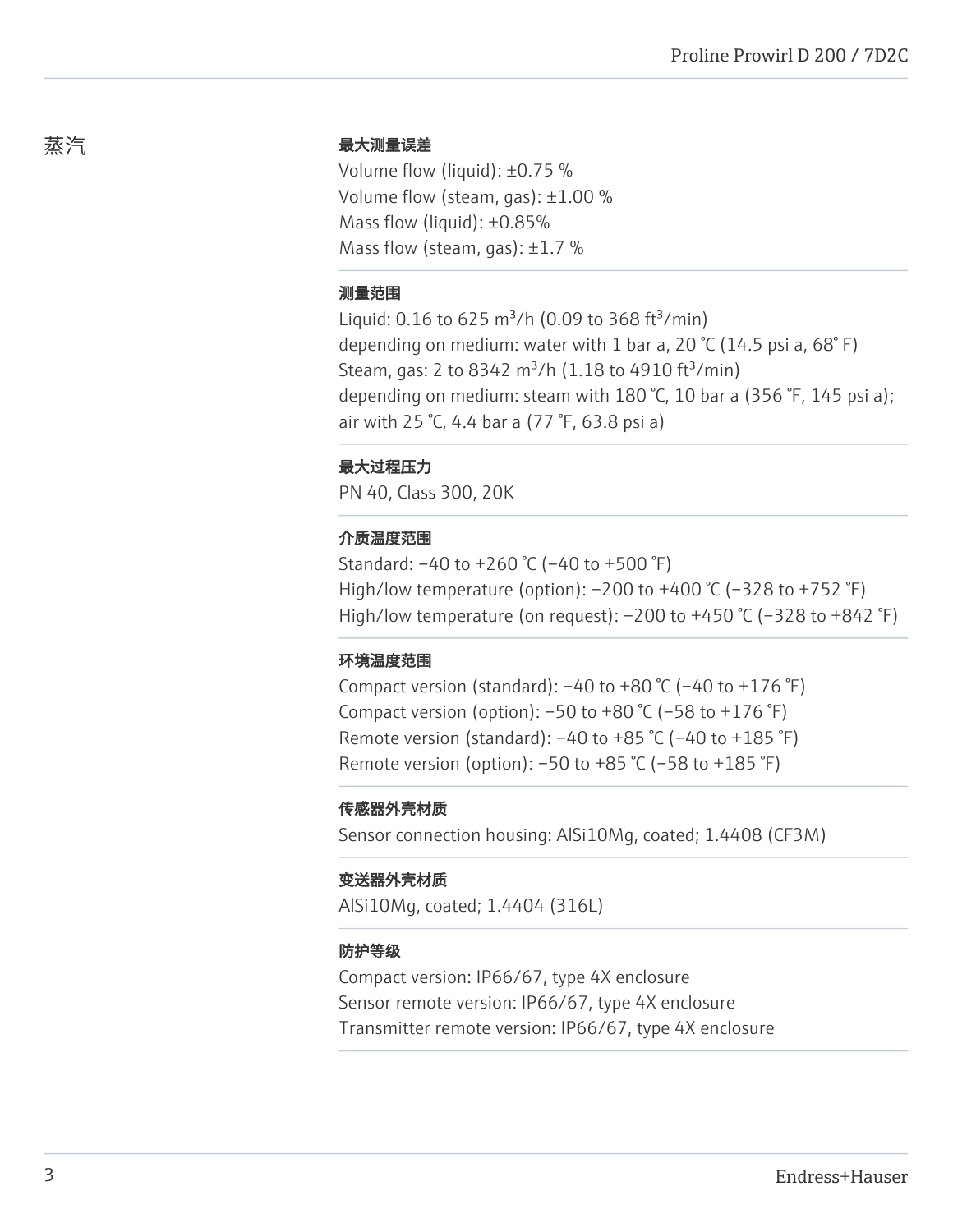# 显示/操作

4‐line backlit display with touch control (operation from outside) Configuration via local display and operating tools possible Remote display available

## 输出

4‐20 mA HART (passive) 4‐20 mA (passive) Pulse/frequency/switch output (passive)

# 输入

Current input 4‐20 mA (passive)

# 数字通信

HART, PROFIBUS PA, FOUNDATION Fieldbus

# 电源

DC 12 to 35 V (4 - 20 mA HART with/without pulse/frequency/switch output) DC 12 to 30 V (4‐20 mA HART, 4‐20 mA) DC 12 to 35 V (4 - 20 mA HART, pulse/frequency/switch output, 4 - 20 mA input) DC 9 to 32 V (PROFIBUS PA, pulse/frequency/switch output)

# 防爆认证

ATEX, IECEx, cCSAus, JPN, EAC, UK Ex

# 产品安全性

CE, C-TICK, EAC

## 功能安全性

Functional safety according to IEC 61508, applicable in safety-relevant applications in accordance with IEC 61511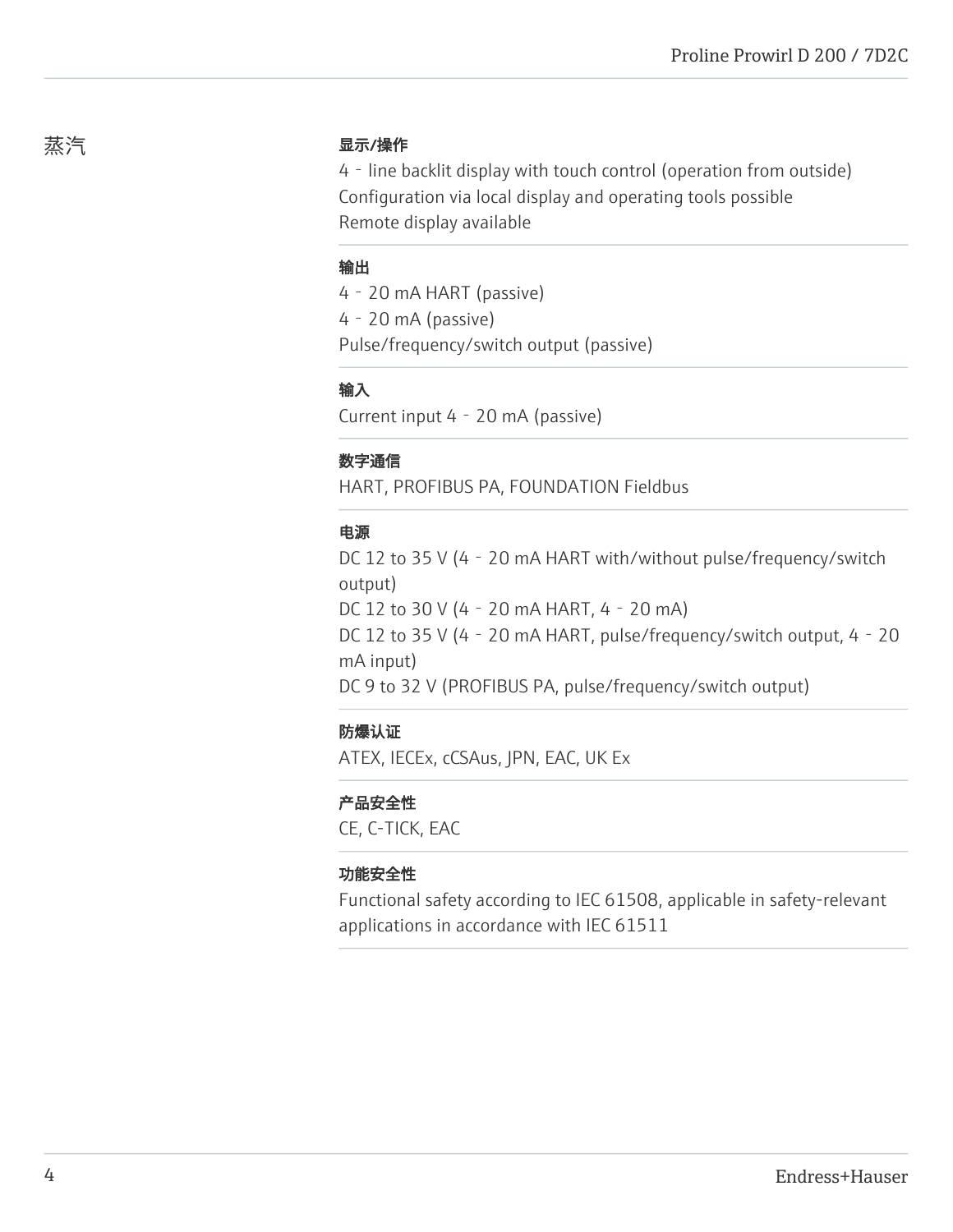# 计量认证和证书

Calibration performed on accredited calibration facilities (acc. to ISO/IEC 17025)

Heartbeat Technology complies with the requirements for measurement traceability according to ISO 9001:2015 – Section 7.1.5.2 a (TÜV SÜD attestation)

# 船级认证和证书

ABS, LR, BV, DNV GL

## 压力认证和证书

PED, CRN

## 材料证书

3.1 material NACE MR0175/MR0103, PMI (on request)

## 气体 测量原理

涡街

## 产品标题

Cost-effective wafer flowmeter, available as compact or remote version. Integrated temperature measurement for mass/energy flow of saturated steam.

For all basic applications and for 1-to-1 replacement of orifice plates.

## 传感器特点

Easy alignment of the sensor – included centering rings. High availability – proven robustness, resistance to vibrations, temperature shocks & water hammer. Long-term stability - robust drift-free capacitive sensor. Face-to-face length of 65 mm (2.56 in). No flanges. Low weight.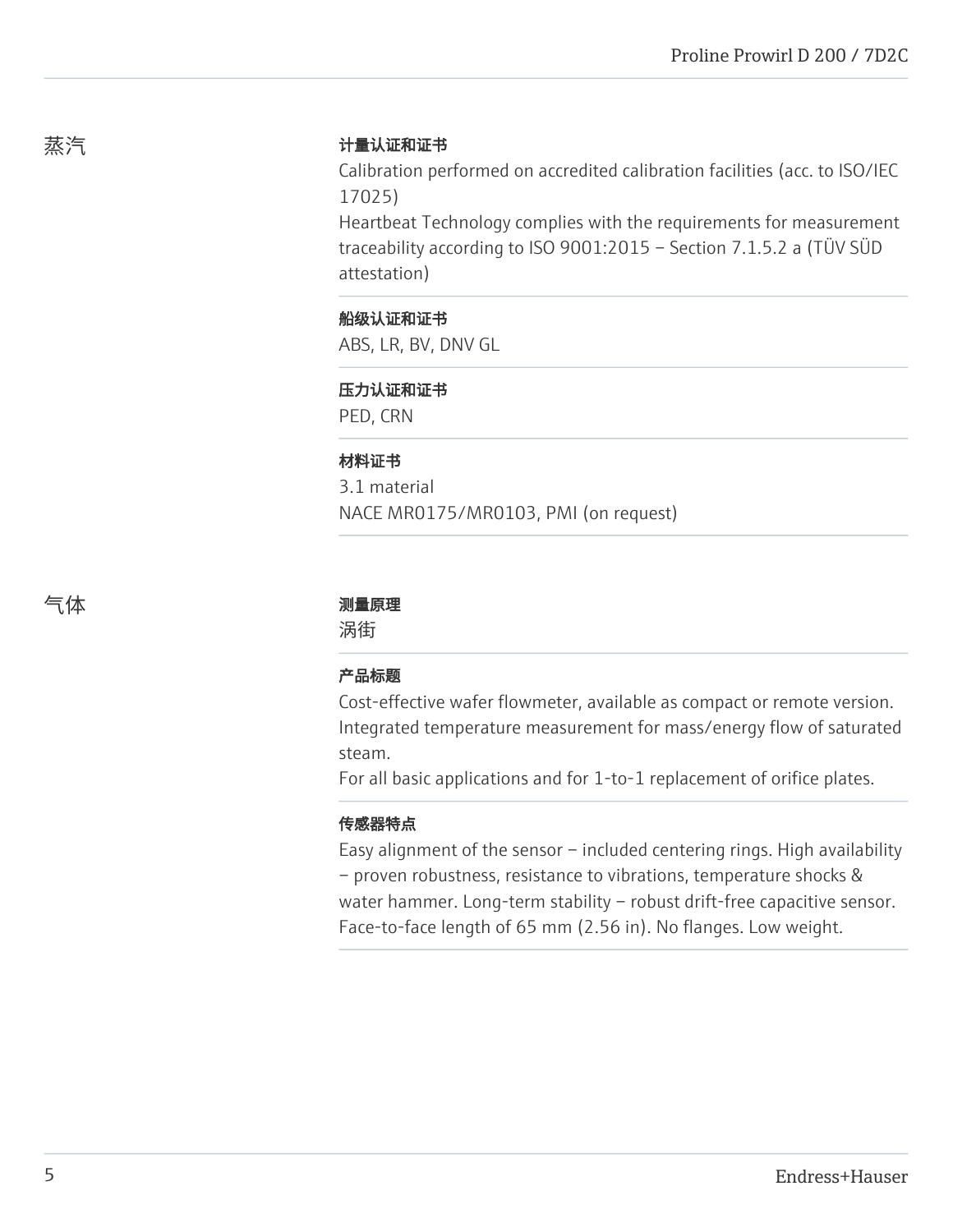# 变送器特点

Convenient device wiring – separate connection compartment. Safe operation – no need to open the device due to display with touch control, background lighting. Integrated verification – Heartbeat Technology. Display module with data transfer function. Robust dual-compartment housing. Plant safety: worldwide approvals (SIL, Haz. area).

# 公称口径范围

DN 15 to 150 (½ to 6")

# 接液部件材质

Measuring tube: 1.4408 (C3FM) DSC sensor: 1.4435 (316/316L)

# 测量变量

Volume flow, mass flow, corrected volume flow, energy flow, heat flow difference, temperature

# 最大测量误差

Volume flow (liquid): ±0.75 % Volume flow (steam, gas): ±1.00 % Mass flow (liquid): ±0.85% Mass flow (steam, gas):  $\pm 1.7$  %

# 测量范围

Liquid: 0.16 to 625 m<sup>3</sup>/h (0.09 to 368 ft<sup>3</sup>/min) depending on medium: water with 1 bar a, 20  $\degree$ C (14.5 psi a, 68 $\degree$ F) Steam, gas: 2 to 8342 m<sup>3</sup>/h (1.18 to 4910 ft<sup>3</sup>/min) depending on medium: steam with 180 °C, 10 bar a (356 °F, 145 psi a); air with 25 °C, 4.4 bar a (77 °F, 63.8 psi a)

# 最大过程压力

PN 40, Class 300, 20K

# 介质温度范围

Standard: –40 to +260 °C (–40 to +500 °F) High/low temperature (option): –200 to +400 °C (–328 to +752 °F) High/low temperature (on request):  $-200$  to  $+450$  °C ( $-328$  to  $+842$  °F)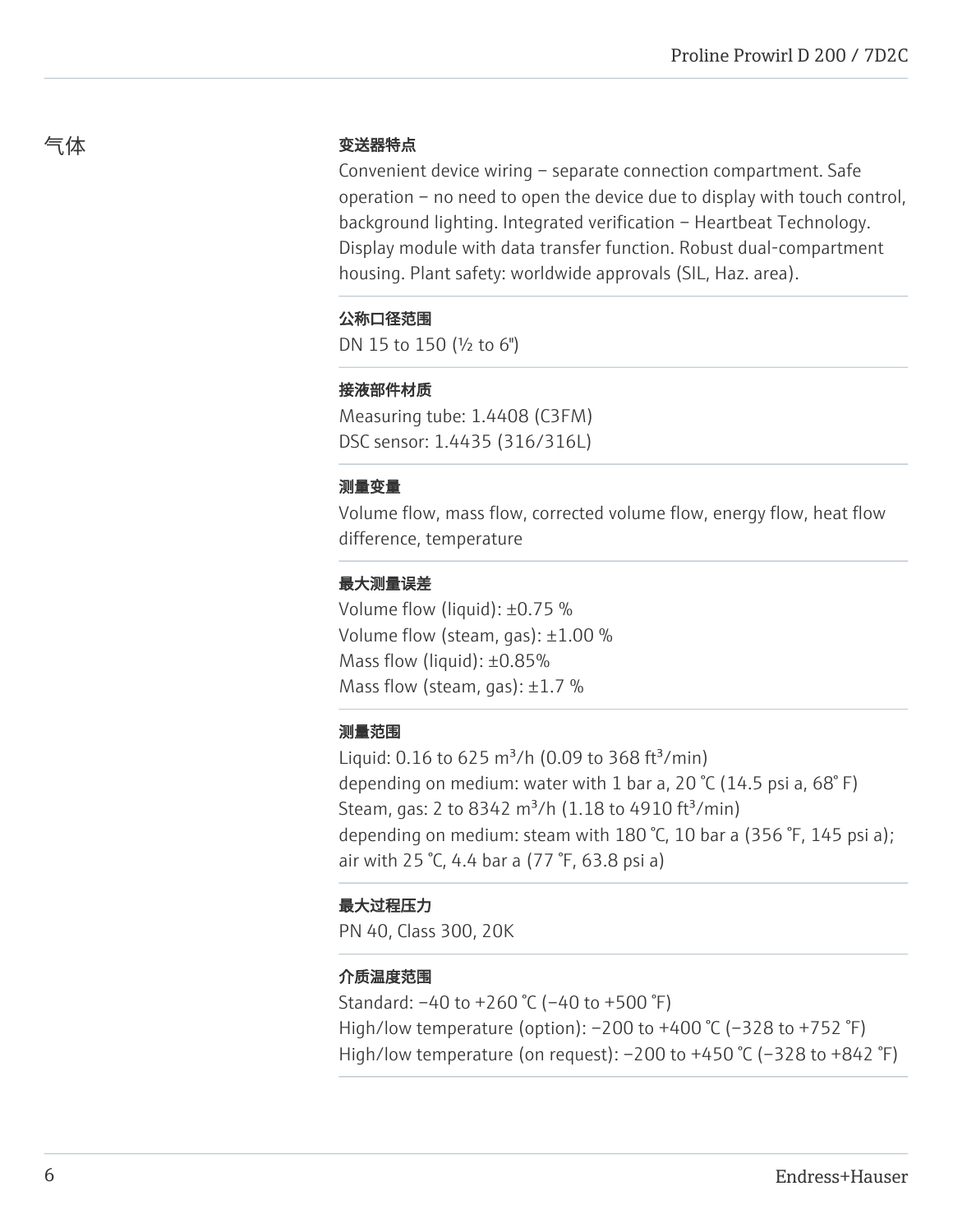# 环境温度范围

Compact version (standard):  $-40$  to  $+80$  °C ( $-40$  to  $+176$  °F) Compact version (option): –50 to +80 °C (–58 to +176 °F) Remote version (standard): –40 to +85 °C (–40 to +185 °F) Remote version (option): –50 to +85 °C (–58 to +185 °F)

## 传感器外壳材质

Sensor connection housing: AlSi10Mg, coated; 1.4408 (CF3M)

## 变送器外壳材质

AlSi10Mg, coated; 1.4404 (316L)

## 防护等级

Compact version: IP66/67, type 4X enclosure Sensor remote version: IP66/67, type 4X enclosure Transmitter remote version: IP66/67, type 4X enclosure

## 显示/操作

4‐line backlit display with touch control (operation from outside) Configuration via local display and operating tools possible Remote display available

## 输出

4‐20 mA HART (passive) 4‐20 mA (passive) Pulse/frequency/switch output (passive)

# 输入

Current input 4‐20 mA (passive)

## 数字通信

HART, PROFIBUS PA, FOUNDATION Fieldbus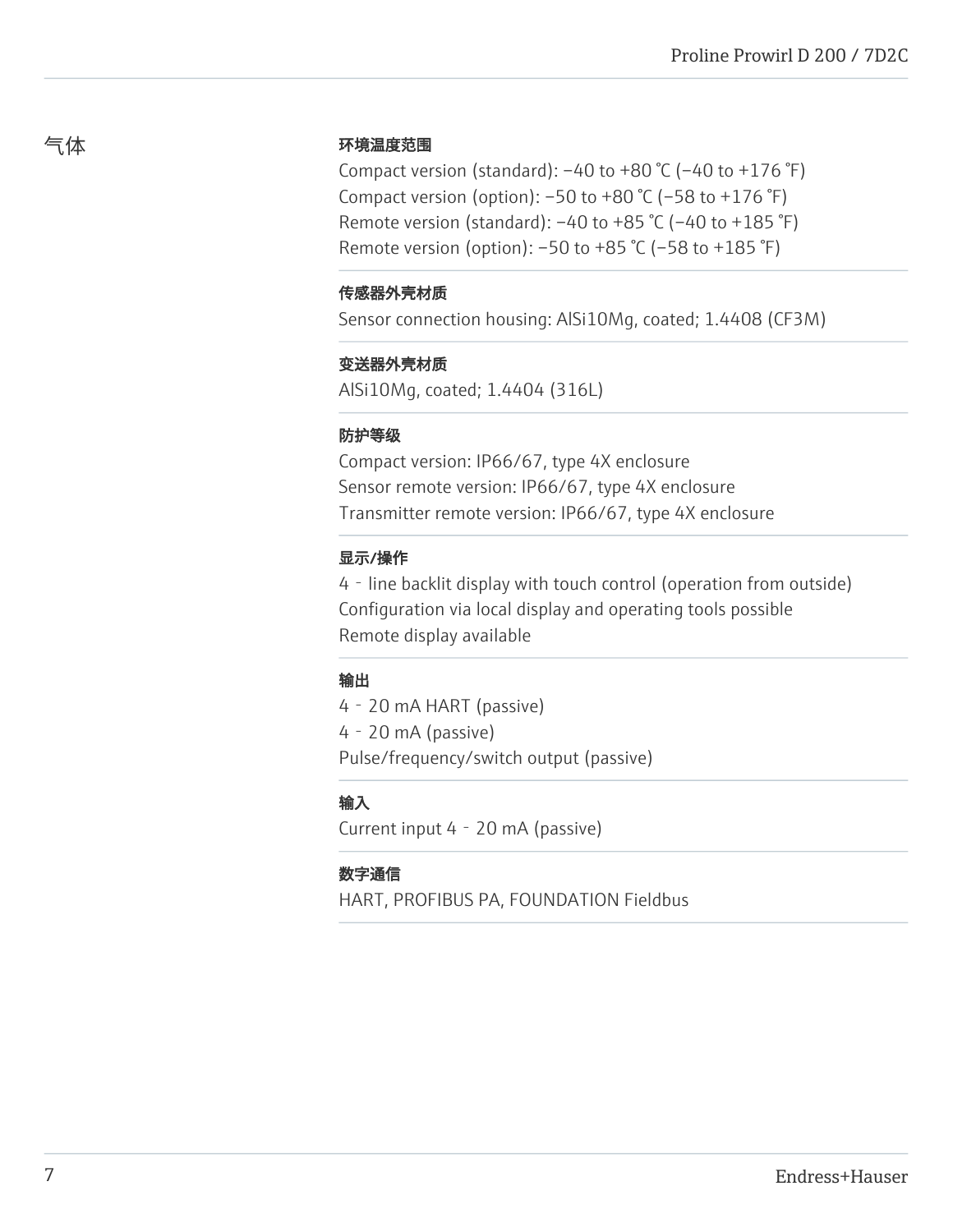## 电源

DC 12 to 35 V (4 - 20 mA HART with/without pulse/frequency/switch output)

DC 12 to 30 V (4‐20 mA HART, 4‐20 mA)

DC 12 to 35 V (4 - 20 mA HART, pulse/frequency/switch output, 4 - 20 mA input)

DC 9 to 32 V (PROFIBUS PA, pulse/frequency/switch output)

# 防爆认证

ATEX, IECEx, cCSAus, JPN, EAC, UK Ex

## 产品安全性

CE, C-TICK, EAC

## 功能安全性

Functional safety according to IEC 61508, applicable in safety-relevant applications in accordance with IEC 61511

## 计量认证和证书

Calibration performed on accredited calibration facilities (acc. to ISO/IEC 17025)

Heartbeat Technology complies with the requirements for measurement traceability according to ISO 9001:2015 – Section 7.1.5.2 a (TÜV SÜD attestation)

## 船级认证和证书

ABS, LR, BV, DNV GL

#### 压力认证和证书

PED, CRN

#### 材料证书

3.1 material NACE MR0175/MR0103, PMI (on request)

# 液体 测量原理

涡街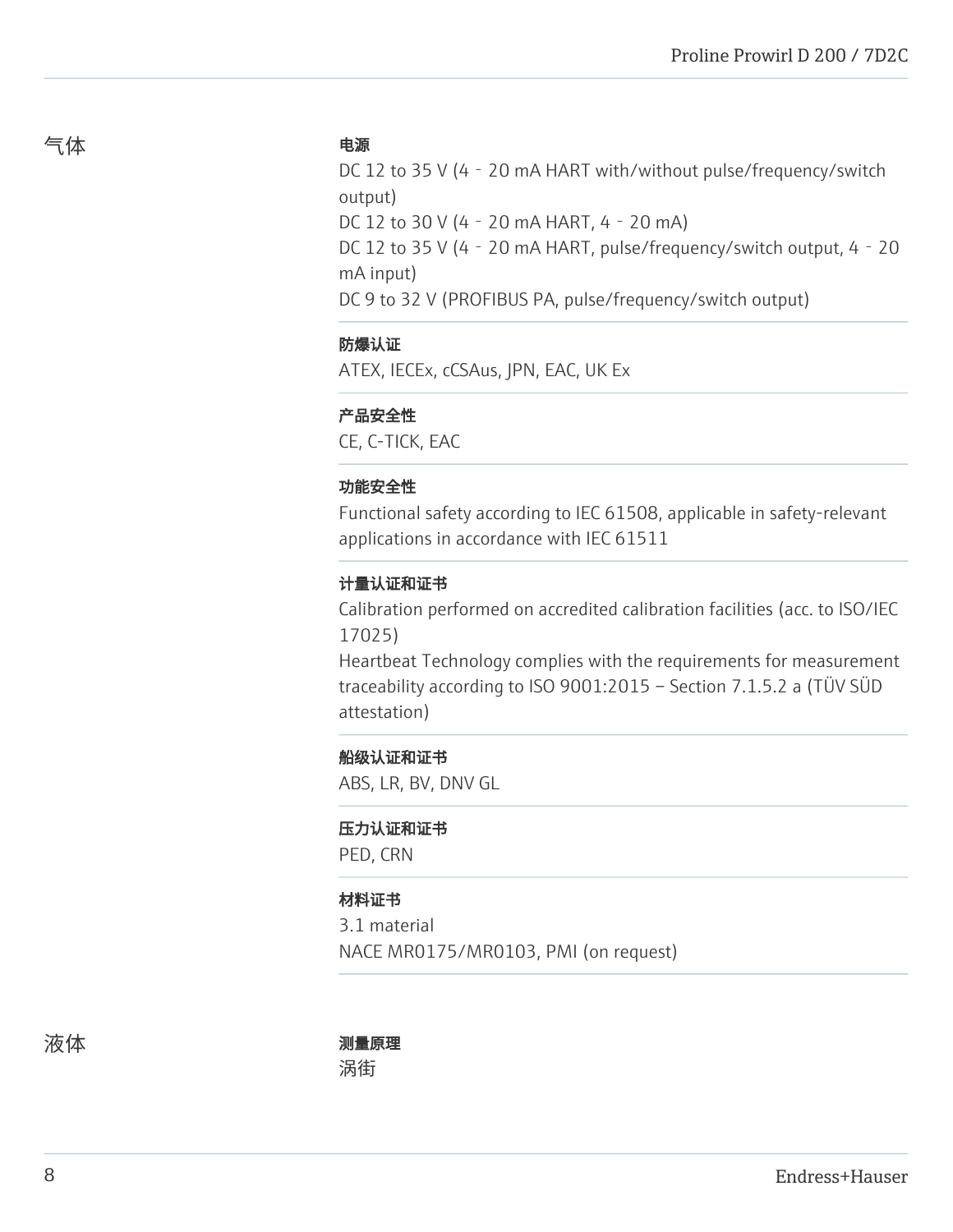# 产品标题

Cost-effective wafer flowmeter, available as compact or remote version. Integrated temperature measurement for mass/energy flow of saturated steam.

For all basic applications and for 1-to-1 replacement of orifice plates.

## 传感器特点

Easy alignment of the sensor – included centering rings. High availability – proven robustness, resistance to vibrations, temperature shocks & water hammer. Long-term stability - robust drift-free capacitive sensor. Face-to-face length of 65 mm (2.56 in). No flanges. Low weight.

## 变送器特点

Convenient device wiring – separate connection compartment. Safe operation – no need to open the device due to display with touch control, background lighting. Integrated verification – Heartbeat Technology. Display module with data transfer function. Robust dual-compartment housing. Plant safety: worldwide approvals (SIL, Haz. area).

#### 公称口径范围

DN 15...150 (½...6")

#### 接液部件材质

测量管:1.4408 (C3FM) DSC传感器:1.4435 (316/316L)

#### 测量变量

体积流量、质量流量、校正体积流量、能量流、热流量差值、温度

#### 最大测量误差

体积流量 (液体) : ±0.75 % 体积流量(蒸汽、气体):±1.00 % 质量流量(液体):±0.85% 质量流量(蒸汽、气体):±1.7 %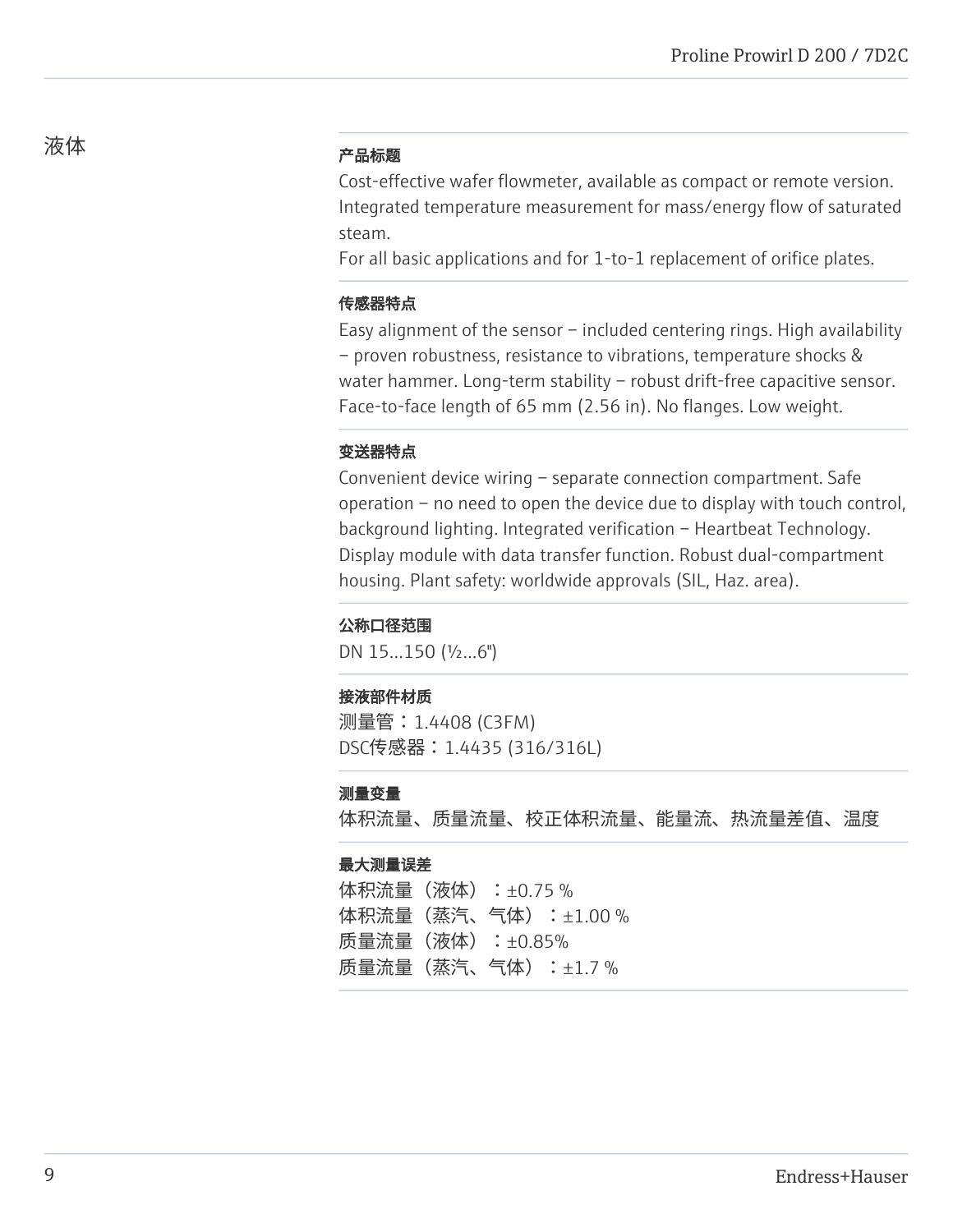#### 测量范围

液体: 0.16...625 m<sup>3</sup>/h (0.09...368 ft<sup>3</sup>/min) 取决于介质:水, 1 bar (14.5 psi)绝压, 20 ℃ (68° F) 蒸汽、气体: 2...8342 m<sup>3</sup>/h (1.18...4910 ft<sup>3</sup>/min) 取决于介质:蒸汽,180 ℃ (356 ℉),10 bar (145 psi)绝压;空气,25  $°C$  (77 °F), 4.4 bar (63.8 psi)绝压

## 最大过程压力

PN 40、Cl. 300、20K

#### 介质温度范围

标准型:–40...+260 ℃ (–40...+500 ℉) 高温/低温型(可选):–200…+400 ℃ (–328…+752 ℉) 高温/低温型(特殊选型):–200…+450 ℃ (–328…+842 ℉)

#### 环境温度范围

| 一体式(标准):-40+80 ℃ (-40+176 ℉)   |  |  |
|--------------------------------|--|--|
| 一体式(可选):–50…+80 ℃ (–58…+176 ℉) |  |  |
| 分体式(标准):-40+85 ℃ (-40+185 ℉)   |  |  |
| 分体式(可选):−50…+85 ℃ (−58…+185 ℉) |  |  |

#### 传感器外壳材质

传感器接线盒:铝合金AlSi10Mg涂层;1.4408 (CF3M)

#### 变送器外壳材质

铝合金AlSi10Mg涂层:1.4404 (316L)

#### 防护等级

一体式仪表:IP66/67, type 4X 分体式传感器:IP66/67, type 4X 分体式变送器:IP66/67, type 4X

#### 显示/操作

四行背光显示,触摸键操作(外部操作) 通过现场显示屏和调试软件设置 提供分离型显示单元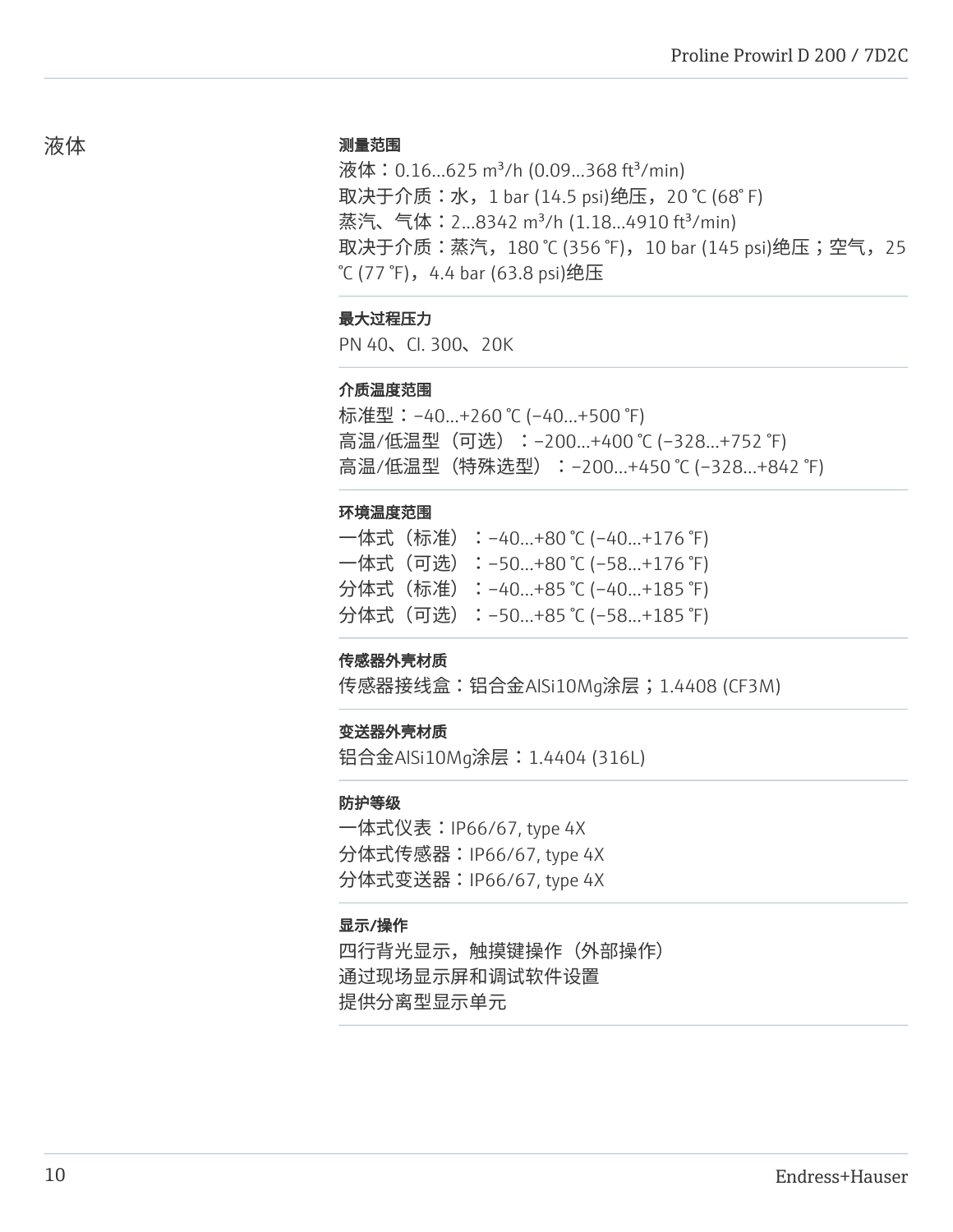#### 输出

4...20 mA HART(无源) 4...20 mA(无源) 脉冲/频率/开关量输出(无源)

### 输入

4...20 mA电流输入(无源)

## 数字通信

HART、PROFIBUS PA、FOUNDATION Fieldbus

## 电源

12...35 VDC (4...20 mA HART, 带/不带脉冲/频率/开关量输出)

12...30 VDC (4...20 mA HART, 4...20 mA)

12...35 VDC(4...20 mA HART,脉冲/频率/开关量输出,4...20 mA输 入)

9...32 VDC(PROFIBUS PA,脉冲/频率/开关量输出)

## 防爆认证

ATEX、IECEx、cCSAus、TIIS

## 产品安全性

CE认证、C-Tick认证

## 功能安全性

功能安全遵循IEC 61508标准,允许在IEC 61511标准规定的安全应用 中使用

# 计量认证和证书

在认证标定装置上执行标定(符合ISO/IEC 17025标准) Heartbeat Technology (心跳技术) 符合ISO 9001:2008标准章节7.6 a 的溯源校验要求(TÜV认证)

## 船级认证和证书

ABS、LR、BV

#### 压力认证和证书

PED、CRN